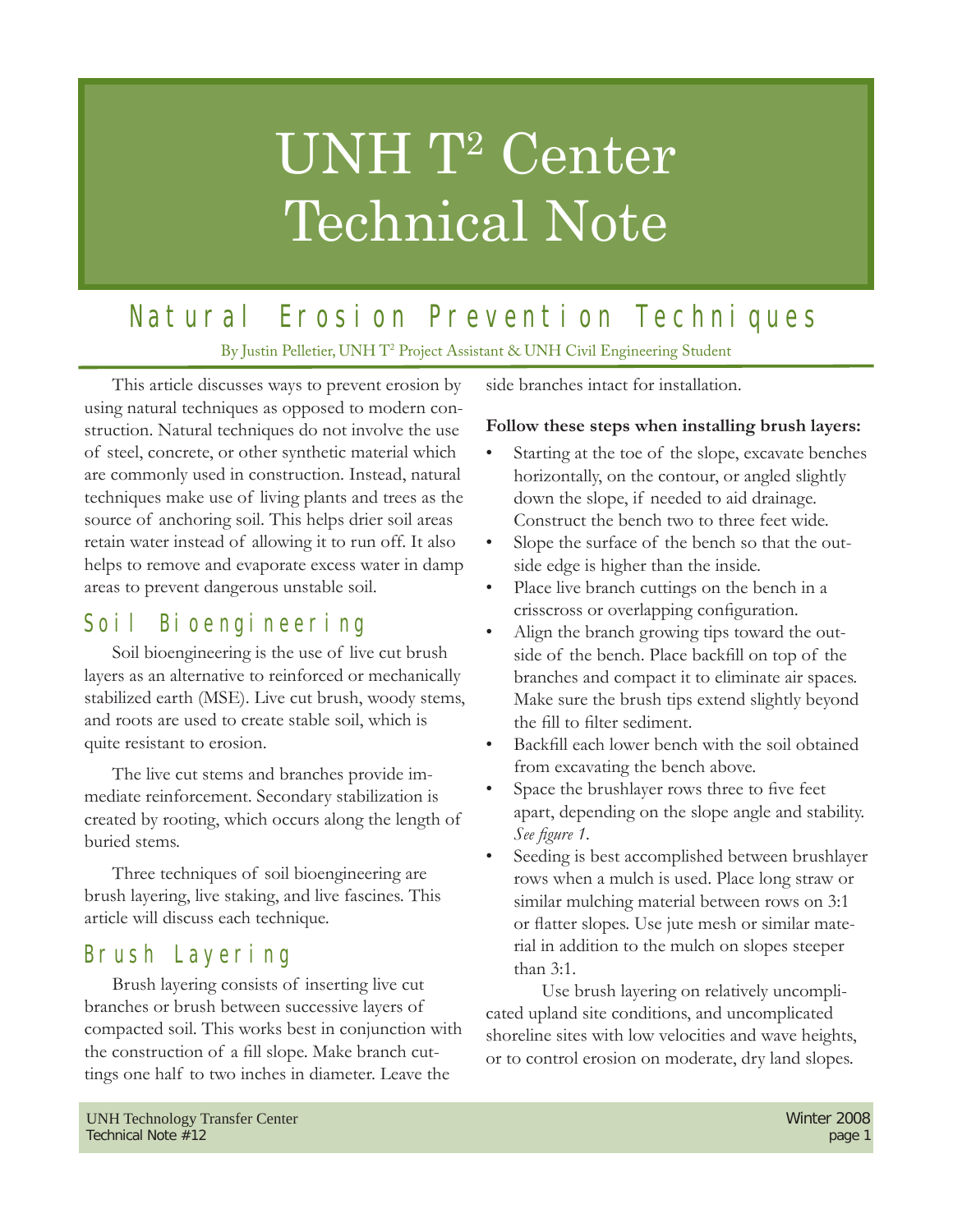

| <b>Brush Layering Installation Guidelines</b> |  |                                                                   |                           |
|-----------------------------------------------|--|-------------------------------------------------------------------|---------------------------|
| <b>Slope</b>                                  |  | Slope distance between benches<br>Wet slopes (ft) Dry Slopes (ft) | Maximum slope length (ft) |
| $2:1$ to $2.5:1$                              |  |                                                                   | 15                        |
| 2.5:1 to $3:1$                                |  |                                                                   | 15                        |
| 3.5:1 to 4:1                                  |  |                                                                   | <b>20</b>                 |

## Live Staking

Live staking is another technique used to reduce erosion on vulnerable slopes. Live staking involves the insertion and tamping of live but dormant vegetative cuttings into the ground. If done correctly, the live stake will root and grow. Utilize the following guidelines when selecting the stakes to be used in your project:

- Cuttings are usually a half to one and a half inches in diameter and two to three feet long.
- Take cuttings from vigorous, undamaged, disease and insect free stock. Make sure the stock is either native or adapted to the planting site.
- Materials must have side branches cleanly removed and bark intact.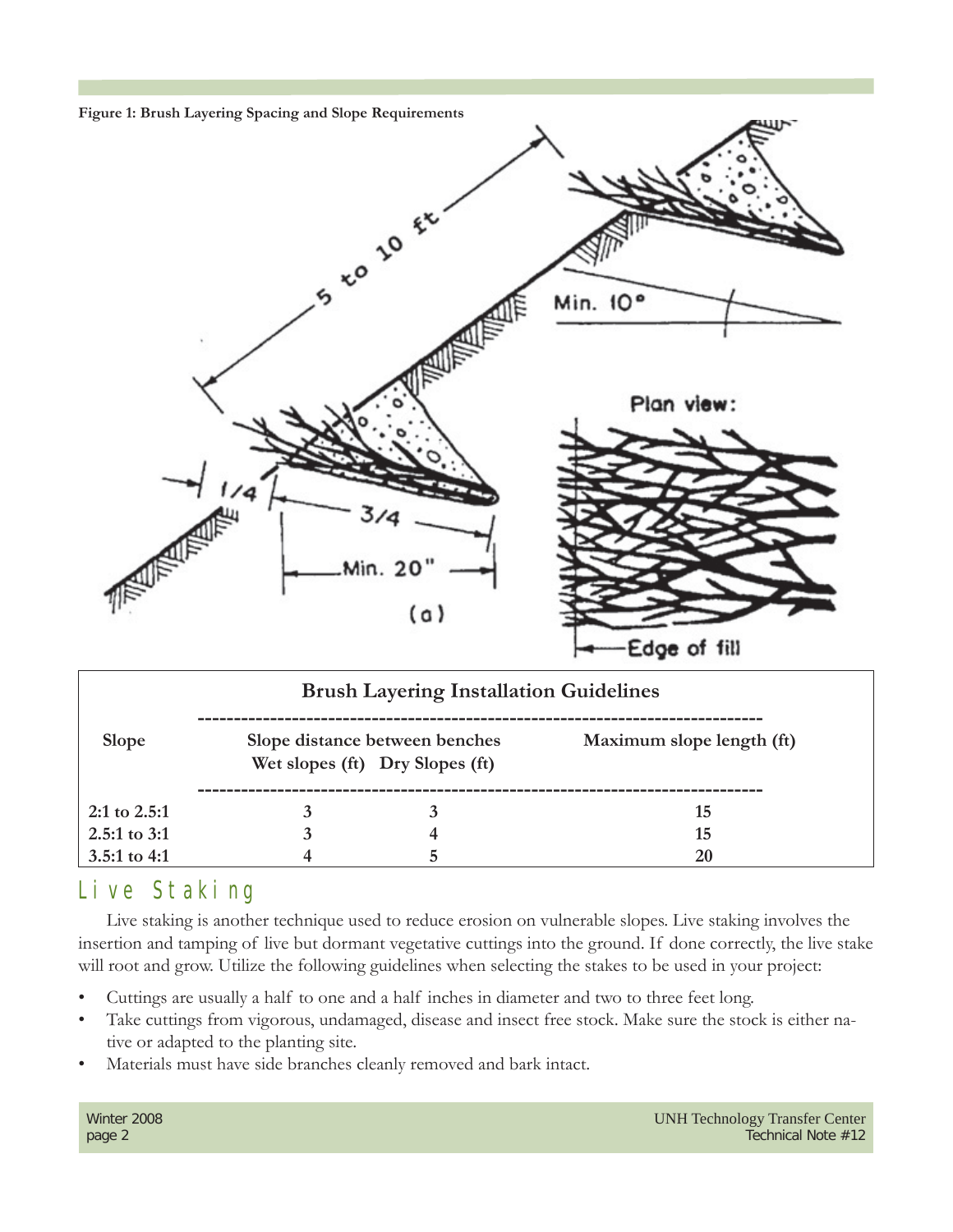- Cut the basal ends at an angle for easy insertion into the soil. Cut the top to make it square. Plant stakes with the butt ends into the ground. Make sure buds are oriented up.
- Install the materials the same day they are prepared. They must not dry out. Store materials in water or in a cool, shaded, and wet environment.
- Cut and install plants when they are dormant; that is, prior to bud swell and leaf emergence in the spring and after leaves have turned color and fallen off in the fall. Periodic pruning or replanting may be required.

### **When installing live stakes, follow these steps:**

- Tamp the live stake into the ground at right angles to the slope face.
- Install live stakes two to three feet apart using triangular spacing. Place stakes with two to four stakes per square yard.
- Make sure the buds are oriented up.
- Install four fifths of the length of the live stake into the ground and pack the soil firmly around it after installation.
- Remove and replaced stakes that split during installation.
- An iron bar can be used to make a pilot hole in firm soil. Drive the live stake into the ground with a dead blow hammer (hammer head filled with shot or sand).
- Bare slopes may be seeded and mulched. *Figure 2* illustrates what a stake should look like at the time of installation. It also depicts the spacing between stakes and other appropriate uses of live stakes.

## Live Fascine

Live fascines, or wattles, are long bundles of live dormant branch cuttings bound together into a long, cylindrical structure. Live fascines are inexpensive to construct and install, and offer immediate protection from surface erosion when securely anchored. They are a very effective soil stabilization technique once roots are established. The installed fascines reduce the overall slope into a series of smaller slopes by acting as mini-dam structures that hold fill soil on the face of a stream bank. Typical wattles along a stream embankment are shown in *Figure 3*.

#### **Install live fascines as follows:**

- Prepare the live fascine bundles and live stakes immediately before installation. Do not allow the bundles to dry out.
- Beginning at the base of the slope, dig a trench on the contour just large enough to contain the live fascine. The trench will be 12" to 18" in width depending on the angle of the slope to be treated. The depth will be six to eight inches depending on the individual bundle's final size.
- Drive the dead stout stakes directly through

#### **Figure 2: Live Stake Spacing and Stake Size Requirements.**